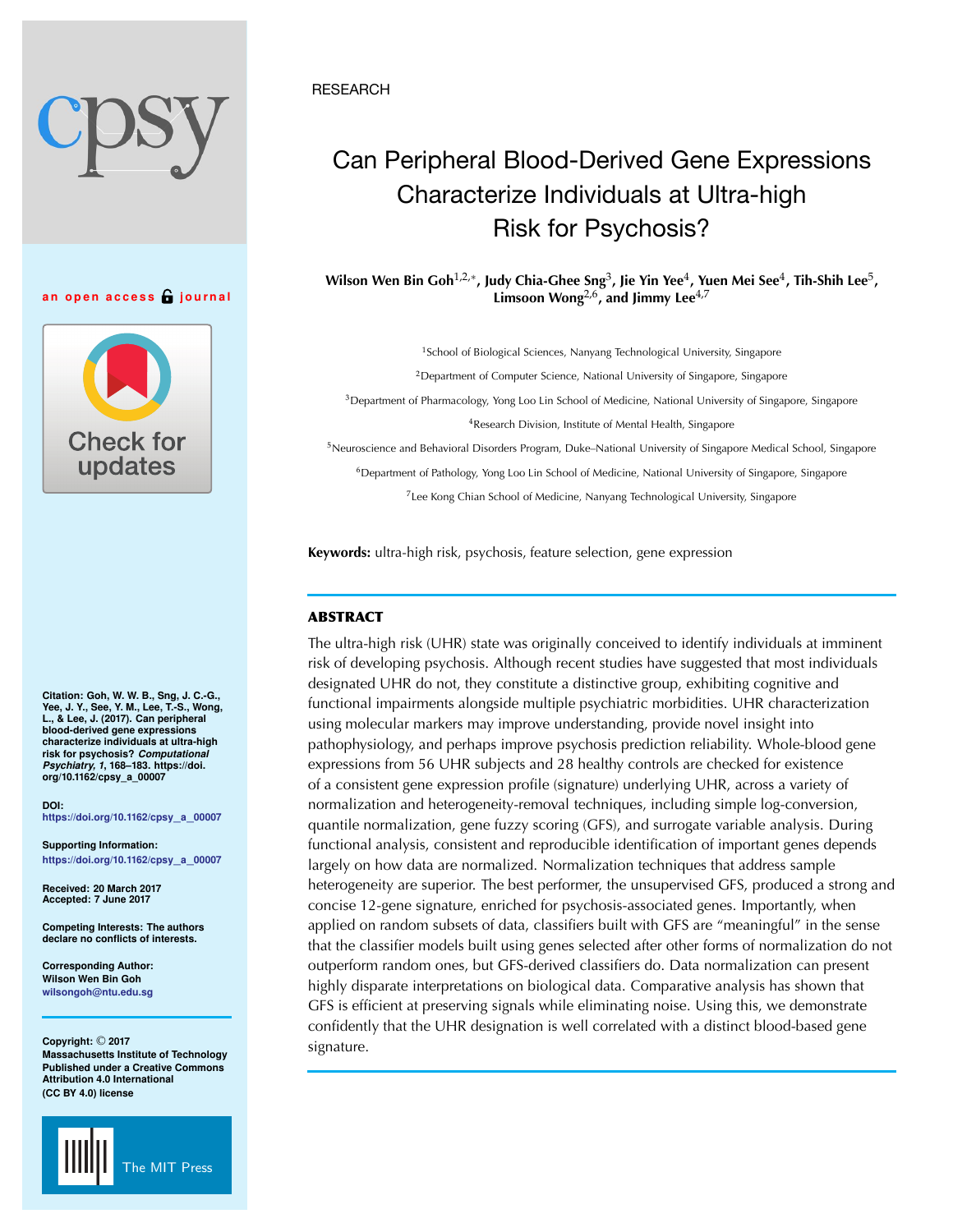# **INTRODUCTION**

Prodromal (early) intervention has reportedly beneficial effects in attenuating, delaying, and even preventing psychosis onset (McGlashan et al., [2003](#page-14-0); McGorry et al., [2002](#page-15-0); Morrison et al., [2004\)](#page-15-1). Thus high-risk individuals yet to develop full-blown psychosis must be identified. Without genetic evidence, positive identification of ultra-high-risk (UHR) individuals is achieved via interview-based tests: the Comprehensive Assessment of at Risk Mental State (CAARMS; Yung et al., [2002](#page-15-2)) and the Structured Interview of Prodromal Syndrome (McGlashan, Miller, & Woods, [2001\)](#page-14-1). Both assess risk via a panel of scored clinical traits, including the intensity, frequency, and duration of psychosis symptoms and risk factors (e.g., family history).

UHR designation is useful: Approximately 10%–50% of positively identified individuals convert to psychosis within a year (Haroun, Dunn, Haroun, & Cadenhead, [2006;](#page-14-2) Lencz, Smith, Auther, Correll, & Cornblatt, [2003;](#page-14-3) Mason et al., [2004;](#page-14-4) Yung et al., [2006\)](#page-15-3). But these phenotypebased tests are subjective, and notably, UHR designation has low precision: 50%–90% of UHRs do not convert within a year. Thus prodromal detection requires improvement, and we must leverage objective data to reveal pathophysiology and perform risk assessment.

We look to high-throughput gene measurements (genomics) as objective data. Earlier studies reported identifiable gene expressional differences between psychotic and healthy individuals in both blood and brain tissues (Bowden et al., [2006;](#page-13-0) Maycox et al., [2009](#page-14-5); Vawter et al., [2004\)](#page-15-4). But while we may observe statistically significant expressional differences, whether these signatures have diagnostic value is subjective. Furthermore, statistical feature selection is complex, and different normalization approaches, statistical thresholds, and multiple-test corrections can produce highly varied outcomes (Goh & Wong, [2016a](#page-14-6)). Suppose hundreds of genes are potential candidates: Naive reliance on and ranking of significance based on *p* values (Wang, Sue, & Goh, [2016\)](#page-15-5) do not account for autocorrelations among genes (nonindependence), sampling bias and phenotypic relevance. Moreover, hypothesis-based statistical testing is commonly misinterpreted: When the null hypothesis is rejected in favor of the alternative because of insufficient evidence, it does not make the alternative statement (there is a difference) automatically true (Venet, Dumont, & Detours, [2011\)](#page-15-6). Where many variables are correlated (but phenotypically irrelevant), any random selection of genes can have equal if not better predictive power. This implies, across different studies, that identified signatures will vary. Indeed, attempts toward biomarker development for UHR differentiation (Lee et al., [2012](#page-14-7); Takahashi et al., [2010\)](#page-15-7) have been met with skepticism, as noticeably, signatures identified in one study are irreproducible in another (Bray, [2008](#page-13-1); Iwamoto & Kato, [2006\)](#page-14-8). Nonetheless, we assert that careful experimental design and fair-handed analysis can yield reproducible and useful functional insights (Wang, Sue, & Goh, [2016\)](#page-15-5).

Brain tissue is ideal for inferring prodromal psychosis, but obviously, invasive surgical procedures are not feasible for routine diagnosis. Easily extracted surrogate tissues posing minimal risks to subjects are preferable but discernably less reliable. Blood is a convenient surrogate, but more importantly, blood has been reported to be viable for providing a "neurological footprint" (Cai et al., [2010\)](#page-13-2). Some studies have supported strong blood–brain gene correlations at the gene level (e.g., Sullivan, Fan, & Perou, [2006\)](#page-15-8), while others have presented a less certain view: Blood–brain gene correlations are not conserved at the gene level but rather at the modular (subnetworks and pathways) level (e.g., Hess et al., [2016](#page-14-9)). Indeed, differential genes observed in blood are influenced by input from many other tissues. Given careful subject selection, background elimination, and reproducibility checks, it is possible to obtain a signal consistent with changes in the brain's pathophysiological status (Jasinska et al., [2009\)](#page-14-10).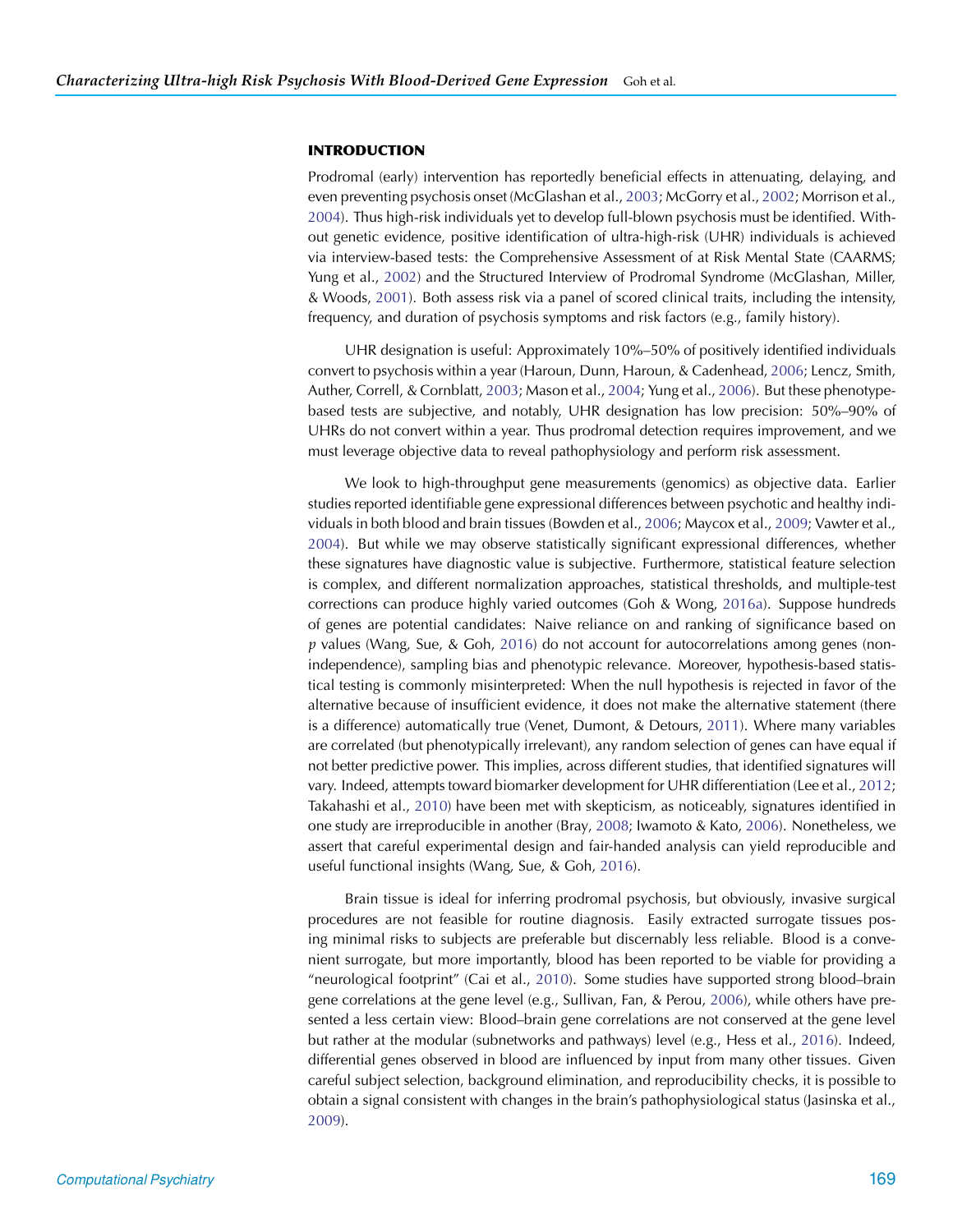Using blood-based genotyping, our first aim is to determine whether a consistent gene expression signal differentiating UHR and non-UHR groups exists. The second aim, a prelude to reproducible statistical feature selection, is to evaluate the impact of various normalization techniques. Third, we evaluate the reproducibility and relevance of gene signatures.

# **METHODS AND MATERIALS**

# *Study Design*

Participants are drawn from the Longitudinal Youth-at-Risk Study (LYRIKS), a prospective observational study on youths susceptible to psychosis (Lee et al., [2013\)](#page-14-11). LYRIKS participants are drawn from mental health care and community-based services and from various educational institutions in Singapore. Eligibility requirements mandate a narrow age range (14–29 years), no existing antipsychotic treatment, no other psychotic disorder or neurological disease, and no illicit substance use history. UHR status is ascertained using CAARMS, and positive identification is made if subjects exhibit attenuated psychotic symptoms (APS), brief limited intermittent psychotic symptoms (BLIPS), or general vulnerability (Yung et al., [2002\)](#page-15-2). Healthy controls in this study are participants who did not fulfill UHR criteria and had no psychiatric disorders when evaluated on the Structured Clinical Interview for DSM–IV Axis I Disorders (First, Spitzer, Gibbon, & Williams, [1996\)](#page-14-12). Details on LYRIKS's study methodology are obtainable from prior publications (Lee et al., [2013;](#page-14-11) Mitter, Nah, Bong, Lee, & Chong, [2014](#page-15-9)). The dataset comprises 55 UHR subjects and 28 healthy controls [\(Table 1\)](#page-2-0). Gender and ethnic ratios are balanced between subjects (UHRs) and healthy controls (non-UHRs) to minimize factor proportion-imbalance disparities (Patil, Bachant-Winner, Haibe-Kains, & Leek, [2015\)](#page-15-10).

# *Gene Expression Measurement*

Peripheral blood is drawn immediately following assessment into a Tempus Blood RNA tube (Applied Biosystems, Foster City, CA) and is stored at −80◦C until RNA extraction. Total blood RNA is extracted using a Tempus Spin RNA isolation kit (Applied Biosystems) and amplified using an Illumina TotalPrep RNA amplification kit (Ambion, Austin, TX). mRNA expression profiles are assessed on Illumina HumanHT-12 v4 Expression BeadChip arrays. Experimental quality controls are performed prior to RNA amplification and before RNA hybridization to ensure that RNA concentrations are  $\geq$ 100 ng/ml, A<sub>260</sub>/A<sub>280</sub>  $\geq$ 2.0, and clearly defined ribosomal peaks were seen on agarose gel. All procedures adhered to design protocols as per manufacturer recommendations. The readings of the beads in the array are analyzed by Illumina iScan following hybridization.

<span id="page-2-0"></span>

|  |  |  |  |  | Table 1. Study design and factor description of study sample |  |  |
|--|--|--|--|--|--------------------------------------------------------------|--|--|
|--|--|--|--|--|--------------------------------------------------------------|--|--|

| <b>Status</b>    | N  | <b>Subgroups</b>                                               | Mean age (years) | Gender, $N$ (%)                       | Ethnicity, $N$ (%)                      |
|------------------|----|----------------------------------------------------------------|------------------|---------------------------------------|-----------------------------------------|
| UHR subjects     | 56 | APS: 43 (76.8%)<br>BLIPS: $3(5.4\%)$<br>Vulnerable: 15 (26.8%) | 22.1             | Male: 21 (75.0%)<br>Female: 7 (25.0%) | Chinese: 21 (75.0%)<br>Malay: 7 (25.0%) |
| Healthy controls | 28 | None                                                           | 22.5             | Male: 21 (75.0%)<br>Female: 7 (25.0%) | Chinese: 21 (75.0%)<br>Malay: 7 (25.0%) |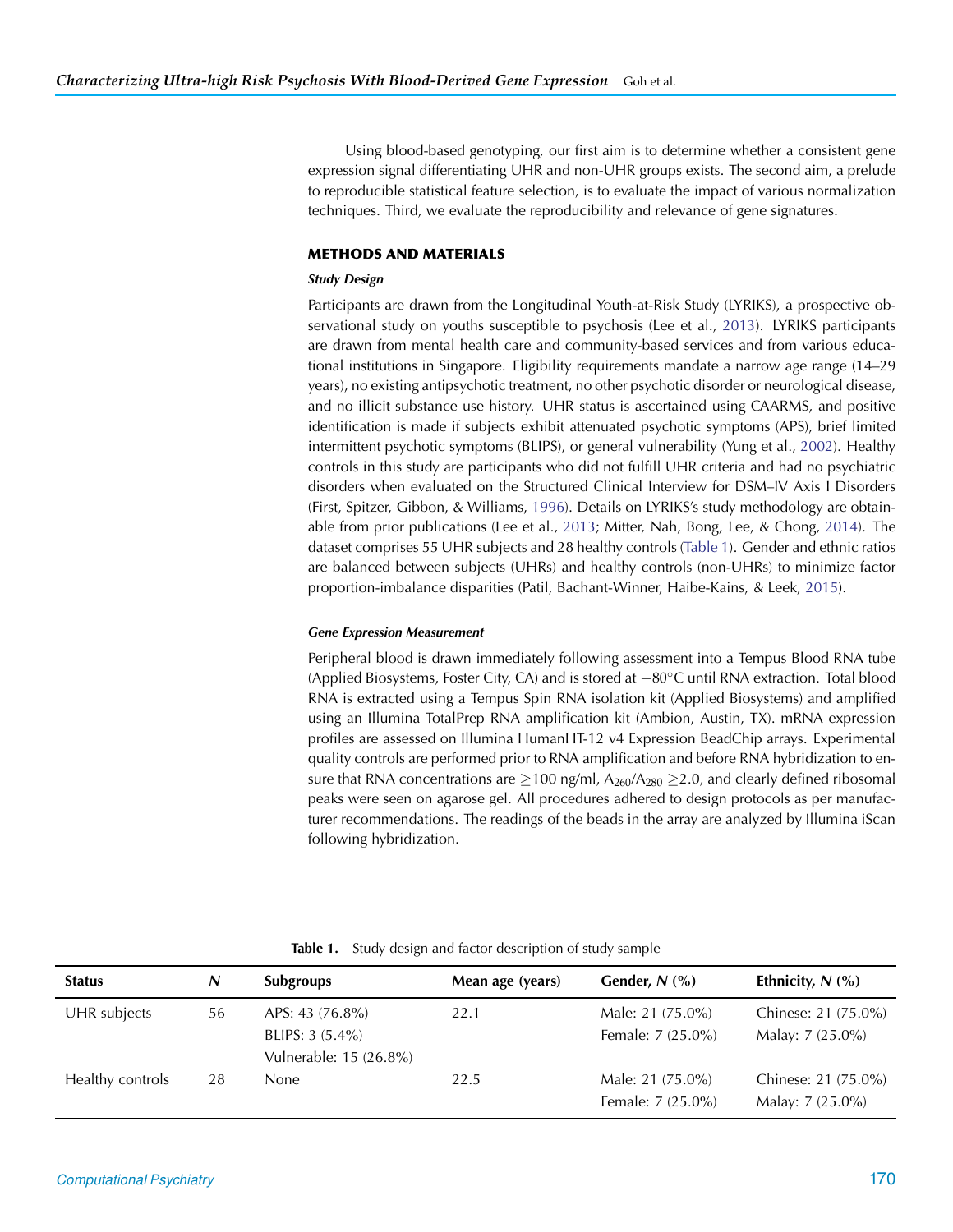#### *Microarray Quality Control*

Probe intensities on the Illumina Microarray BeadChips are summarized using GenomeStudio (Illumina, San Diego, CA). To ensure read quality, sample-based and probe-based quality control (QC) is performed. In sample QC, samples with signal-to-noise ratio below 10 or samples with intensity of negative control probes higher than control probes are considered unreliable and discarded. In probe QC, probes with detection *p* values below 0.05 or below background are considered undetectable and discarded. A total of 84 subjects (56 UHRs + 28 non-UHRs) across 18,029 gene probes meets QC standards.

# *Normalization Methods*

Following background subtraction, probe-to-gene name mapping, and following median centering of expression, four normalization approaches are applied on the quantified data: Logconversion (None), quantile normalization (Quantile), gene fuzzy scoring (GFS; Belorkar & Wong, [2016\)](#page-13-3), and surrogate variable analysis (SVA; Leek & Storey, [2007](#page-14-13)).

Strictly speaking, None is not true normalization; we use this primarily as a negative control and to facilitate parametric statistics. We use the natural log, such that for each observed measurement *x*, the transformed value is  $log_e x$ , where  $e = 2.718$ . None reduces the effect of high orders of magnitude (because  $e \sim 3$ , the data range is reduced by three orders) and improves the distribution symmetry. However, None is usually insufficient to render samples cross comparable and is usually accompanied by a second data transformation, typically *z* scaling, linear interpolation, or quantile normalization.

Quantile is a gold-standard data transformation procedure and reportedly performs well in stabilizing variance in Illumina BeadChip HT-12 (Schmid et al., [2010](#page-15-11)). Although we could include linear interpolation and *z* scaling, these are already known to be inferior to Quantile anyway and detract from more interesting new methods that explicitly deal with heterogeneity. GFS is an unsupervised signal-boosting transformation (Belorkar & Wong, [2016](#page-13-3); Wang et al., [2016\)](#page-15-5). In GFS, the log-transformed expression matrix is transformed by weighting individual genes per sample based on expression ranks. GFS uses two thresholds,  $\theta_1$  and  $\theta_2$ . Features with ranks above  $\theta_1$  are assigned a weight of 1, features with ranks between  $\theta_1$  and  $\theta_2$  are assigned an interpolated weight between 1 and 0, and features with ranks below  $\theta_2$  are weighted as 0. Let  $r(g_i, p_j)$  be the rank of a biological feature  $g_i$  in patient  $p_j$  and  $q(p_j, \theta)$  be the rank corresponding to the upper  $\theta$ th level of feature ranks in  $p_i$ . The GFS score  $s(g_i, p_j)$  assigned to feature  $g_i$  for patient  $p_i$  is determined by the function

$$
s(g_i, p_j) = \begin{cases} 1 & \text{if } q(p_j, \theta_1) < r(g_i, p_j), \\ \frac{r(g_i, p_j) - q(p_j, \theta_2)}{q(p_j, \theta_1) - q(p_j, \theta_2)} & \text{if } q(p_j, \theta_2) > r(g_i, p_j) \ge q(p_j, \theta_2), \\ 0 & \text{otherwise.} \end{cases}
$$

As arbitrarily defined thresholds,  $\theta_1$  and  $\theta_2$  can take on different values, for example, the default settings in GFS set  $\theta_1$  to 5% and  $\theta_2$  to 15%. However, in their evaluations, Belorkar and Wong [\(2016\)](#page-13-3) stated that varying  $\theta_1$  between 5% and 10% and  $\theta_2$  between 15% and 20% produces similar results. Comparing GFS against standard normalization techniques for example, mean-scaling, *z*, and quantile normalization—GFS consistently gives better class discrimination, is robust against batch effects, provides improved power even when sampling at small sample sizes, and facilitates reproducible selection of biologically relevant features.

SVA is applied on the log-transformed expression matrix. In contrast to GFS, SVA is a supervised method—that is, it requires specification of class labels, UHR subject and UHR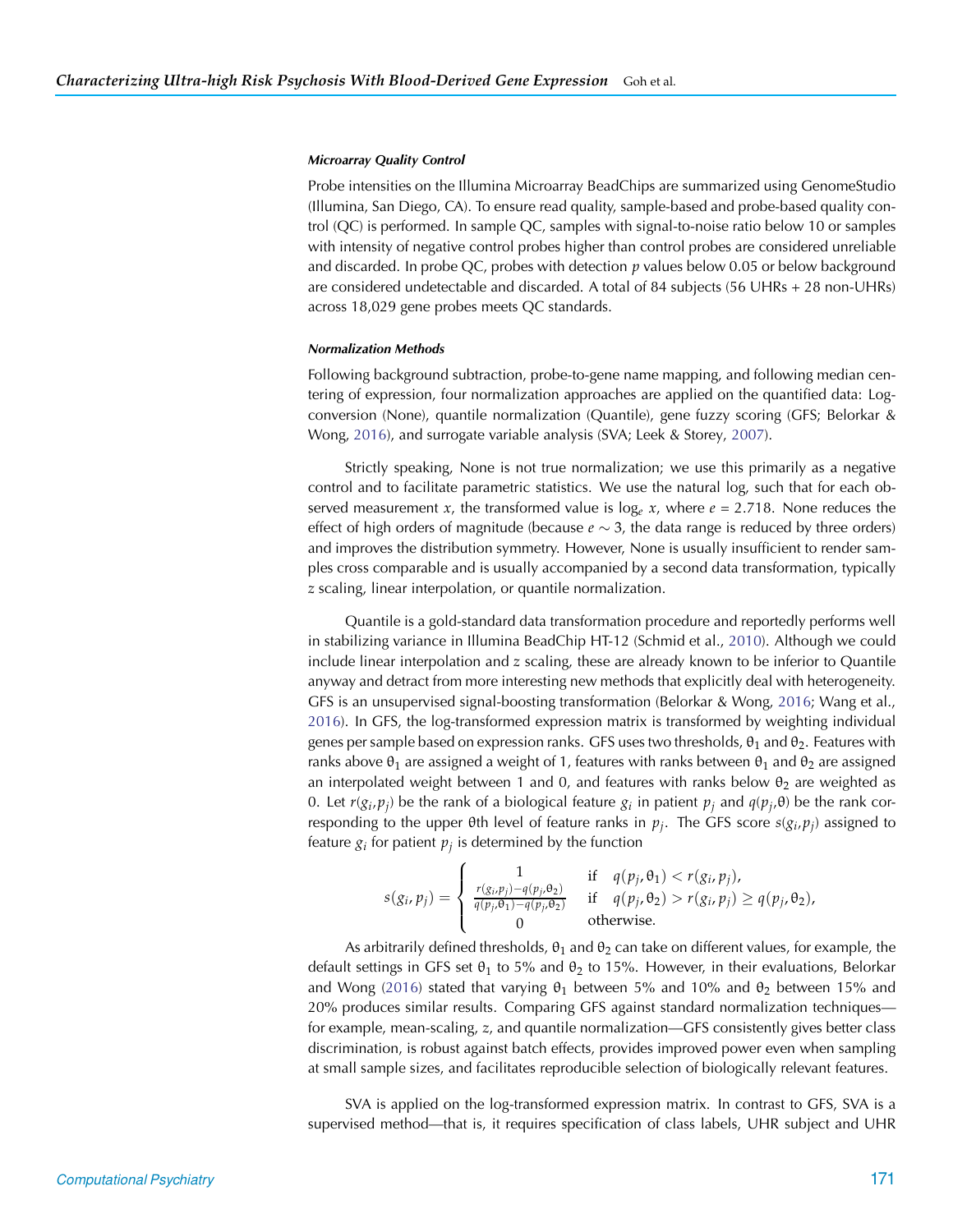control, a priori, meaning that the algorithm is aware of class information—and is therefore autobiased toward class effects (Leek & Storey, [2007\)](#page-14-13). It assumes that consistent sources of variation nonassociated with the class factor are likely associated with some unknown heterogeneity factor. Having identified the part of the data not associated with class variation, it then estimates heterogeneity factors via singular value decomposition. These irrelevant variations (expressed as surrogate variables) are then removed via regression. The beauty of SVA is that we may isolate UHR-specific signals against a backdrop of various confounding factors that we cannot possibly control for, especially genetic factors. Although it is extremely powerful, SVA can be complex to use (Jaffe et al., [2015\)](#page-14-14).

# *Principal Component Analysis (PCA)*

PCA is a linear summarization technique that collapses high-dimensional data (e.g., thousands of genes) into a lower number of orthogonal dimensions, or principal components (PCs; Giuliani, [2017\)](#page-14-15). We use PCA to observe whether individual samples group by class consistently, without feature selection and regardless of normalization method.

We also use the PCA-generated loading matrix to determine the association of individual PCs against each factor (class, gender, and ethnicity). Assuming that a factor may have more than two levels, association is evaluated using the nonparametric Kruskal–Wallis (KW) test  $(p \le 0.05)$ .

#### *Feature Selection and Multiple-Test Correction*

The *F* test is used to evaluate a differential expression for each gene, following Benjamini– Hochberg (BH) multiple-test correction.

The *F* statistic is expressed as

$$
F = \frac{\sum_{i=1}^{K} n_i \frac{(\overline{Y}_i - \overline{Y})^2}{K - 1}}{\sum_{i=1}^{K} \sum_{j=1}^{n_i} \frac{(Y_{i,j} - \overline{Y}_i)^2}{N - K}},
$$

where  $Y_{i,j}$  is the *j*th observation in the *i*th group over *K* groups. *N* is total sample size, and  $n_i$  is the size of the *i*th group.  $\overline{Y}_i$  is the mean within group *i*, and  $\overline{Y}$  is the overall total sample mean. *F* is the ratio of intergroup over intragroup variances and is large if the groups are strongly different. The *p* value is determined against the nominal *F* distribution with  $(K - 1, N - K)$ degrees of freedom.

#### *Classifier Training and Cross-Validation*

**Random splits + no feature selection** Samples are evenly split into training and validation sets. All features are used to train a shrunken-centroid classifier (Dabney, [2005](#page-14-16)). Cross-validation accuracy is the fraction of correctly predicted class labels (UHR subject and UHR control) in the validation set. This is repeated 1,000 times for each normalization method.

**Random splits + feature selection** The same procedure was performed as described earlier, except feature selection in the training set (signature) is performed using *F* test/BH correction  $(p \leq 0.01)$ .

To demonstrate robustness, given each split, an equal number of random features was selected, and the cross-validation accuracy based on randomly selected features (equal to signature size) was determined.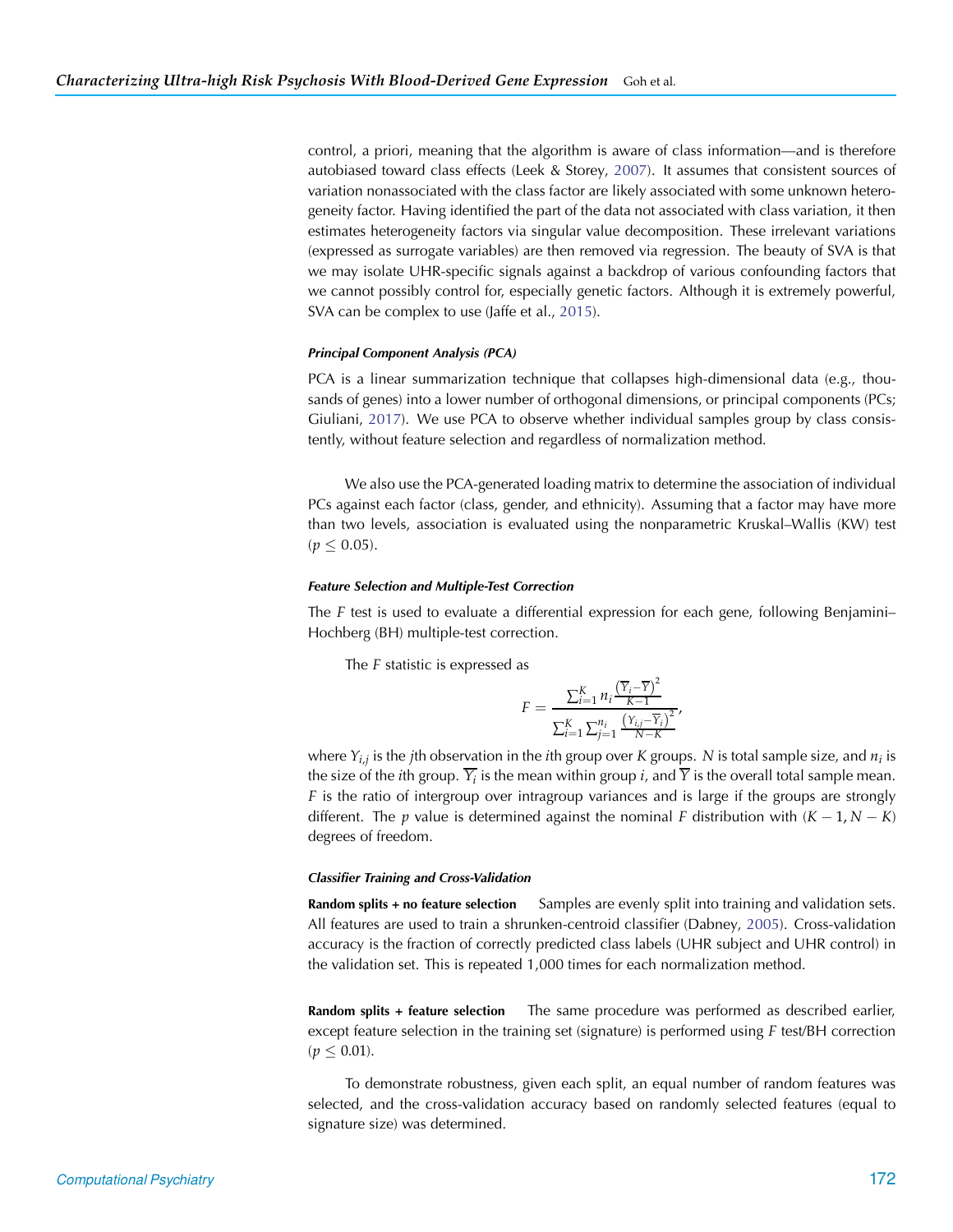# *Functional Analysis Based on Networks*

GeneMANIA (http://www.genemania.org/) is used to evaluate functional relationships among differential genes (Montojo, Zuberi, Rodriguez, Bader, & Morris, [2014\)](#page-15-12). It features an adaptive weighting method to combine various network data, such that after the networks are combined, the differential genes interact maximally with each other, while interacting as little as possible with genes not in the list. This allows GeneMANIA to learn which networks mediate the underlying functional relationship among the differential genes but also permits the inclusion of additional genes strongly associated with the differential set.

Enriched gene ontology annotations associated with the finalized network are also reported, and we used these for checking whether the associated network, induced by the set of differential genes, has strong neurological associations.

# **RESULTS**

# *Ultra-high Risk (UHR) Blood-Derived Gene Expressions Are Strongly Distinct Between Data Normalization Techniques*

Previously, it was unknown whether UHR subjects possessed distinct but conserved gene expression profiles. Plotting individual samples using the first 3 PCs without prior feature selection suggests that they do [\(Figure 1A\)](#page-5-0).

The existence of strong class-distinguishing signals without a priori feature selection is good evidence that UHRs form a distinct class. However, this may be a consequence of dataprocessing bias. Therefore we rechecked using various data-processing and normalization



<span id="page-5-0"></span>**Figure 1. Preliminary variance-based analysis.** A) PCA scatterplots demonstrating that data normalization can improve the signal-to-noise ratio, enhancing discrimination between sample classes. Note that no feature selection is done here. Here we compare None, Quantile, GFS, and SVA. GFS and SVA seem to boost the class discrimination signal the most. B) Distribution of variance at each PC level shown as a series of bar plots, where the first bar corresponds to PC1, the second corresponds to PC2, and so on. In "None," note that without any form of normalization, most variance is concentrated in PC1. A high concentration of variance in the first PC is usually indicative of the presence of a large amount of technical artifact. All normalization methods appear to balance the distribution of variance among the subsequent PCs, but also note that the relative scale of remaining variance after GFS and SVA processing is much lesser than for log-converted data.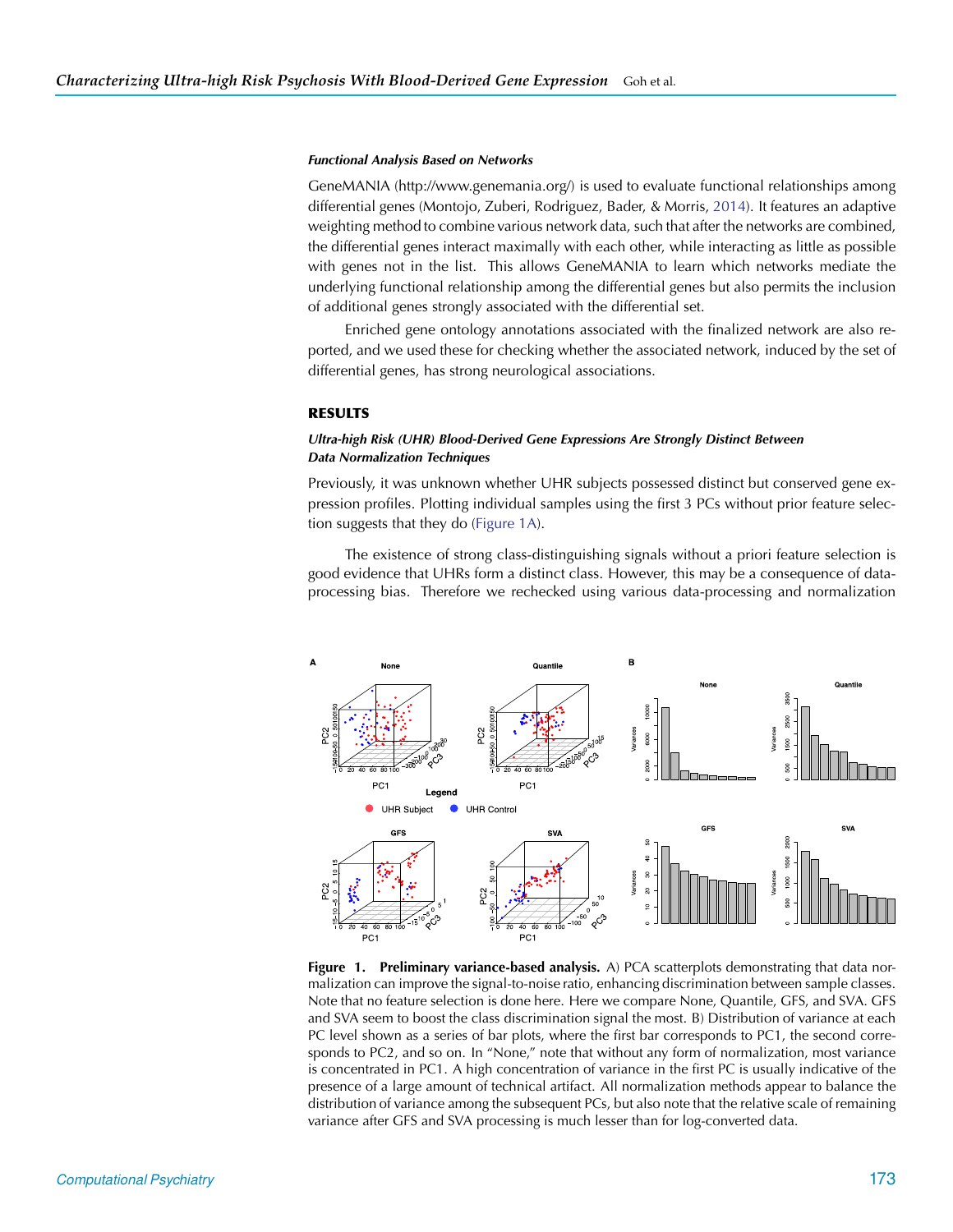techniques: None, Quantile, GFS, and SVA. The first two techniques are common, GFS is a signal-boosting transformation, and SVA deals with unwanted heterogeneity.

While the scatterplots present a consistent view that UHR subjects are distinct [\(Figure 1A\)](#page-5-0), inter- and intracluster variances differ. In None, interclass variability is lower relative to intraclass variability. Quantile, GFS, and SVA all produce significant improvement, demonstrating the importance of normalization. Note that good class separation is expected in SVA anyway.

PCs are high-dimensional projections based on the expression patterns across thousands of genes such that each holds information regarding a conserved pattern of expressional change correlated with various factors (e.g., class, age, gender, ethnicity, and even biological pathways; Giuliani, [2017;](#page-14-15) Goh & Wong, [2016c](#page-14-17)). Each gene-based variable loads differently onto each PC, and its loading can be determined from the PCA loading matrix.

We may also investigate PCs for evidence of bias [\(Figure 1B\)](#page-5-0): A disproportionate proportion of variance in PC1 suggests technical bias, for example, batch effect (Giuliani, [2017;](#page-14-15) Goh & Wong, [2016c](#page-14-17)) or spurious correlations (Giuliani, [2017;](#page-14-15) Goh & Wong, [2016c](#page-14-17)). Expectedly, None holds a high proportion of total variance in PC1, while total variance is distributed more evenly in the other normalization methods.

The intersample distances change as more PCs are considered, and there is no reason why subsequent PCs (after PC3) should be ignored. Each PC uniquely encapsulates a distinct portion of total variance and is mutually orthogonal. We may deploy the PCs more effectively by quantifying the association of each PC against known factors (class, gender, ethnicity). If sample class is associated significantly among the top PCs, then this supports the scatterplot analysis. Conversely, we may also reverse engineer interesting PCs and identify which genes load strongly onto it (Goh & Wong, [2016c](#page-14-17)).

To test association, the KW test is used, accounting for scenarios where a factor has more than two levels. If a PC exhibits strong differential behavior between factor levels ( $p \leq$ 0.05), then we assume that this factor can explain this PC. As a rule, for good normalization methods, the top PCs should be significantly associated with class, followed by other important factors.

[Table 2](#page-7-0) is consistent with the scatterplots. To improve visual impact, the KW *p* values are summarized to two decimal places, and boldface indicates a significance level below 0.05. It should be noted that in hypothesis-based statistical testing, the magnitude of the *p* value is actually inconsequential; of importance is only whether it falls below the threshold (Goodman, [1992\)](#page-14-18). Although all PCs can be tested, the top 10 are adequate to make our point regarding factor rankings.

Class effect ranks highly. Interestingly, in Quantile, the top two PCs correlate strongly with gender and ethnicity, while class is relegated to lower PCs. This does not mean that a class effect is absent in the first two PCs; rather, these PCs exhibit a stronger association with other factors. GFS brings class, gender, and ethnicity to the fore (PCs 1–3). Note that GFS is unsupervised and robust against heterogeneity and technical bias (Belorkar & Wong, [2016](#page-13-3); Wang et al., [2016\)](#page-15-5), so this is strong evidence that UHRs are genotypically distinct.

In SVA, various factors besides class can be considered. Because we only supplied class, ethnicity and gender effects are suppressed. It is known that psychosis is subclassifiable via these factors (Bresnahan et al., [2007](#page-13-3); Canuso & Pandina, [2007\)](#page-13-4). Our test results agree with expectations: Class association ranks highly in SVA (PC2), while gender and ethnicity are relegated to PCs 8 and 9, respectively.

In None, Quantile, and GFS, UHR subjects and controls are consistently separated [\(Figure 1\)](#page-5-0), although intra- and intercluster distances vary. PC-based factor association suggests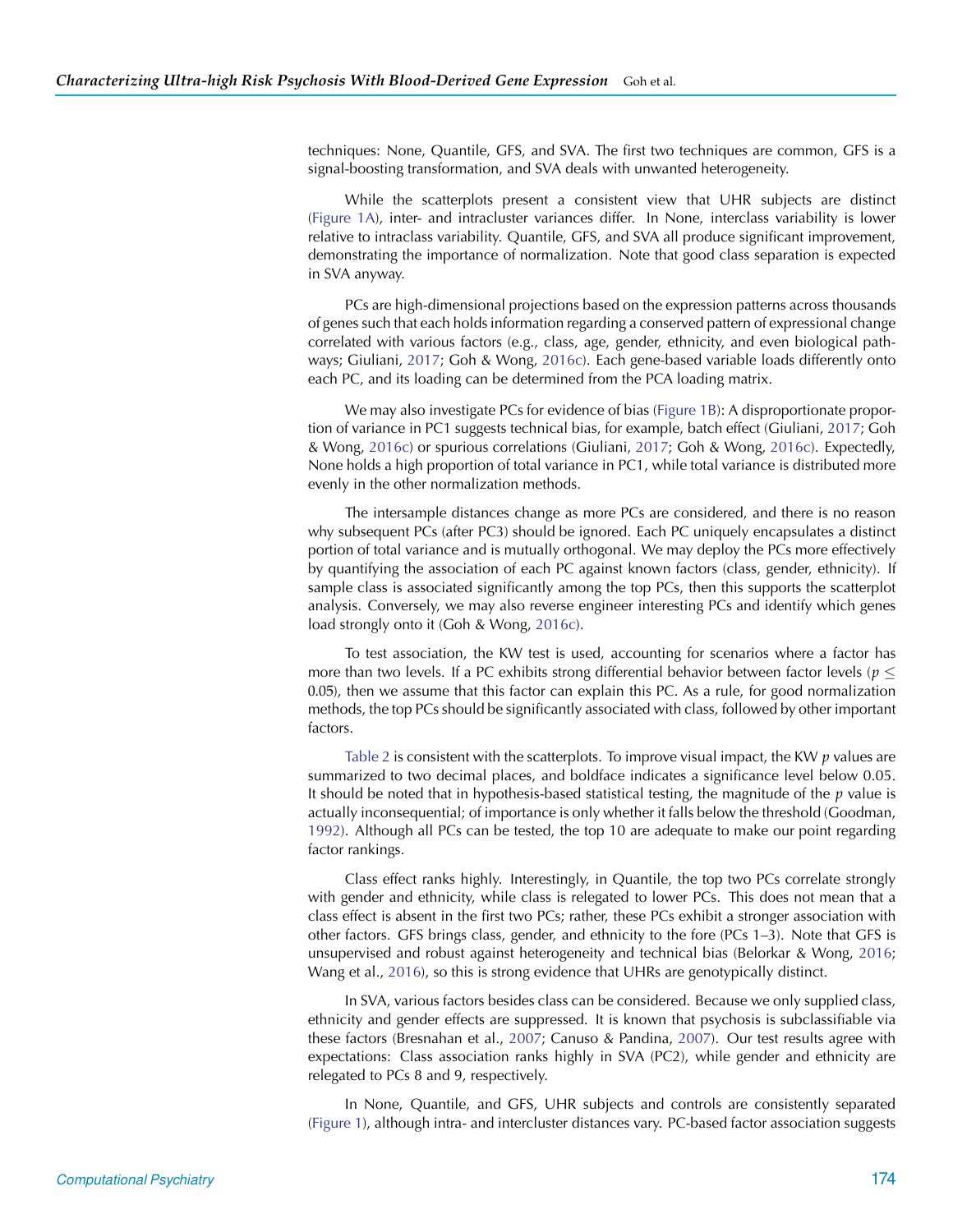|           | <b>Class</b> |                 | <b>Indeterminate Gender</b> |            |             |                 |            | <b>Indeterminate Ethnicity</b> |             |                 |            |            |
|-----------|--------------|-----------------|-----------------------------|------------|-------------|-----------------|------------|--------------------------------|-------------|-----------------|------------|------------|
| <b>PC</b> | <b>None</b>  | <b>Quantile</b> | <b>GFS</b>                  | <b>SVA</b> | <b>None</b> | <b>Quantile</b> | <b>GFS</b> | <b>SVA</b>                     | <b>None</b> | <b>Quantile</b> | <b>GFS</b> | <b>SVA</b> |
|           | 0.00         | 0.38            | 0.00                        | 0.38       | 0.36        | 0.02            | 0.56       | 0.34                           | 0.35        | 0.01            | 0.91       | 0.97       |
| 2         | 0.16         | 0.14            | 0.00                        | 0.00       | 0.01        | 0.81            | 0.85       | 0.20                           | 0.12        | 0.69            | 0.69       | 0.85       |
| 3         | 0.23         | 0.05            | 0.10                        | 0.22       | 0.25        | 0.09            | 0.01       | 0.85                           | 0.05        | 0.95            | 0.01       | 0.37       |
| 4         | 0.24         | 0.00            | 0.21                        | 0.73       | 0.24        | 0.19            | 0.36       | 0.20                           | 0.76        | 0.86            | 0.66       | 0.82       |
| 5         | 0.00         | 0.00            | 0.13                        | 0.21       | 0.09        | 0.78            | 0.16       | 0.03                           | 0.92        | 0.91            | 0.95       | 0.23       |
| 6         | 0.70         | 0.02            | 0.14                        | 0.03       | 0.25        | 0.72            | 1.00       | 0.00                           | 0.95        | 0.30            | 0.37       | 0.64       |
| 7         | 0.03         | 0.27            | 0.33                        | 0.06       | 0.87        | 0.59            | 0.07       | 0.30                           | 0.07        | 0.79            | 0.11       | 0.20       |
| 8         | 0.12         | 0.02            | 0.98                        | 0.14       | 0.34        | 0.19            | 0.94       | 0.36                           | 0.33        | 0.62            | 0.31       | 0.01       |
| 9         | 0.30         | 0.22            | 0.08                        | 0.87       | 0.23        | 0.00            | 0.22       | 0.01                           | 0.77        | 0.88            | 0.90       | 0.13       |
| 10        | 0.59         | 0.23            | 0.86                        | 0.79       | 0.01        | 0.42            | 0.74       | 0.31                           | 0.59        | 0.65            | 0.05       | 0.50       |
|           |              |                 |                             |            |             |                 |            |                                |             |                 |            |            |

<span id="page-7-0"></span>**Table 2.** Significant association between data factors (class, gender, and ethnicity) against each principal component 1–10

*Note*. Boldface indicates significance below 0.05.

that class ranks highly. The unsupervised approach of GFS greatly improves signal-to-noise ratio, and relevant factors rank highly among the top PCs following GFS transformation.

#### *Statistical Feature Selection Depends Strongly on the Data Normalization Technique*

We expect statistical feature selection to provide disparate information regarding differential genes [\(Figure 1A\)](#page-5-0). Biological relevance is inferred from statistical testing (differential expression), but there are many caveats. While different statistical feature-selection methods can yield different results (Christin et al., [2013;](#page-14-19) Langley & Mayr, [2015\)](#page-14-20), normalization is also important and less well explored.

If normalization has limited impact on feature selection, then given a single featureselection method, selected features from differently normalized datasets should be similar. Genes are selected using the *F* test/BH correction ( $p \le 0.01$ ). The *F* test is used to ensure cross-comparability of the other methods with SVA as it reduces overall variability, while the degrees of freedom, given any statistical test, remain the same. While this amplifies effect size (such that if a gene is truly differential, it will be more easily detected), it also increases the false-positive rate (a nondifferential gene is also likely to be reported as significant). Thus SVA requires an appropriate correction (provided within the SVA package on the *F* test).

Based on *p* value distributions (extreme right skew), it is clear that None is problematic [\(Figure 2A\)](#page-8-0). A standard cutoff at 0.05 introduces many statistically significant features. After raising the cutoff to 0.01, ∼6,000 genes are still declared differential (likely most are false positives). Note that the issue is unresolvable via *p* value ranking (and selecting the top *n* genes), because rank instability increases as *p* values get smaller (Wang et al., [2016\)](#page-15-5).

The other methods' *p* value distributions are more reasonable, suggesting that only a few genes are differential. Quantile completely reverses the *p* value distribution [\(Figure 2A\)](#page-8-0). GFS is extremely stringent, while SVA predicts slightly more features than Quantile.

None, Quantile, GFS, and SVA select a total of 5,877, 256, 5, and 556 significant genes, respectively ( $p \le 0.01$ ; [Figure 2B\)](#page-8-0). Among these, only one gene (*MAGEB16*) is shared. Quantile, GFS, and SVA exhibit deeper overlaps with each other. In particular, GFS shares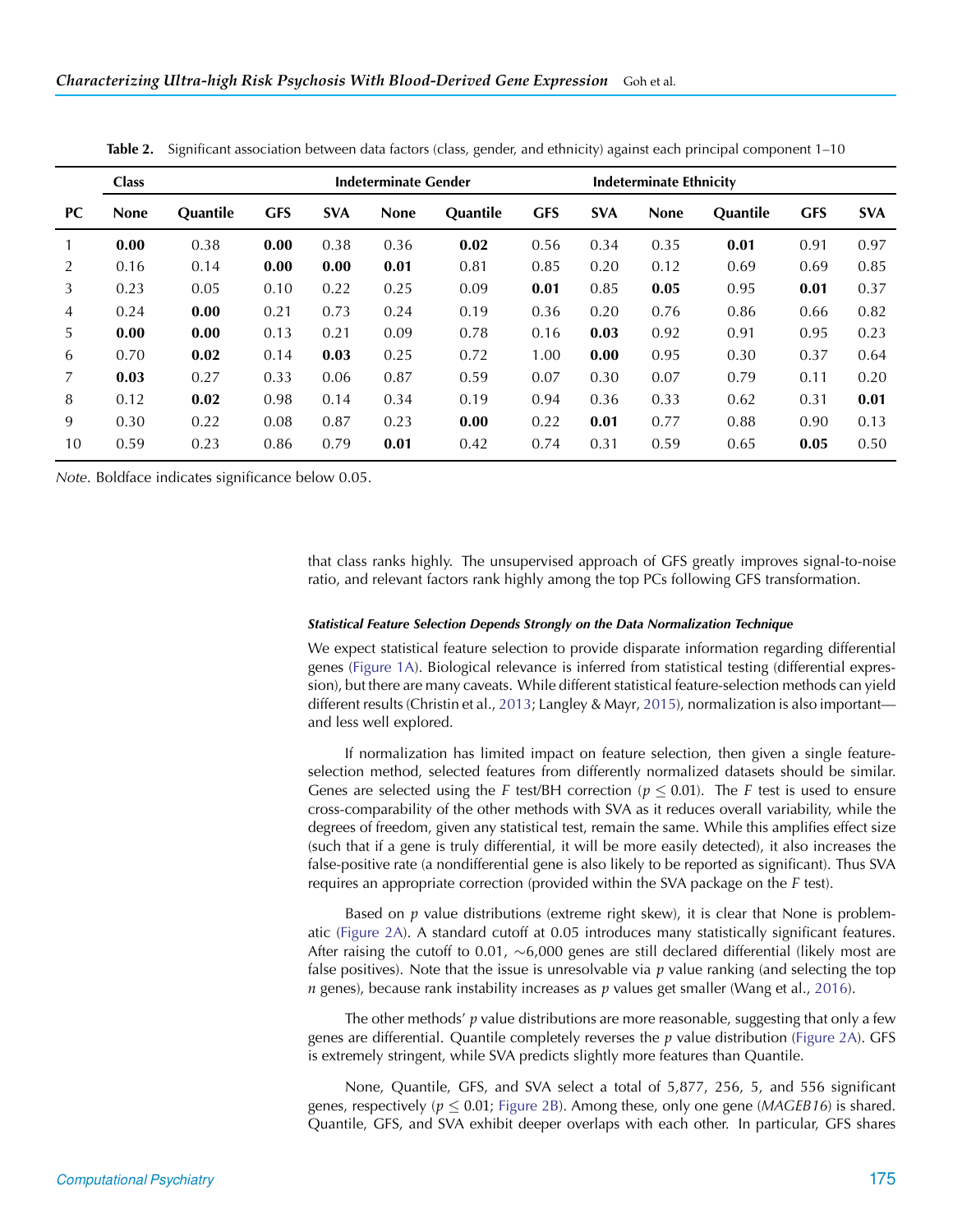

<span id="page-8-0"></span>**Figure 2. How normalization affects statistical feature selection and prediction modeling.** A) Histograms showing the *p* value distributions (*x* axis) following feature selection (based on the *F* test) and corrected for multiple testing via BH. Data are processed in four ways (None, Quantile, GFS, and SVA). The importance of normalization is obvious here. With simple log-conversion, most gene features will be reported as significant, and we should expect that many of these will be false positives. The *p* value distributions for Quantile and SVA are more within expectations, while GFS tends to be highly conservative here. B) Significant feature overlap based on a cutoff of 0.01. None, Quantile, GFS, and SVA report a total of 5,877, 256, 5, and 556 significant genes, respectively. Among these, only one gene (*MAGEB16*) is common among all four methods. The overlaps with GFS tend to be deeper with Quantile and SVA. C) Distributions of *p* values (based on SVA's set of *p* values following *F* test and BH correction) showing that intersecting genes (common between Quantile, GFS, and SVA) are more significant than those that are not common among them. We disregarded the 5,482 significant genes in None, as they are quite likely to be false positives anyway. D) Cross-validation tests demonstrating that GFS, followed by SVA, tends to pick more relevant genes and build better models using the shrunken-centroid classifier. Data are evenly split into training and validation sets. All features were used to train the classifier. Cross-validation accuracy is the total number of correctly predicted class labels (control and subject) in the validation dataset (where 0 means no class labels were correctly predicted and 1 means all were correctly predicted). This is repeated 1,000 times to generate the violin plot, as shown.

80% (four out of five) of its selected features with Quantile and SVA, but not with None. And these overlapping genes are important: Their associated *p* values (based on SVA) are far lower (and therefore more significant) than nonoverlapping genes [\(Figure 2C\)](#page-8-0). Thus we conclude that normalization has strong downstream implications for feature selection.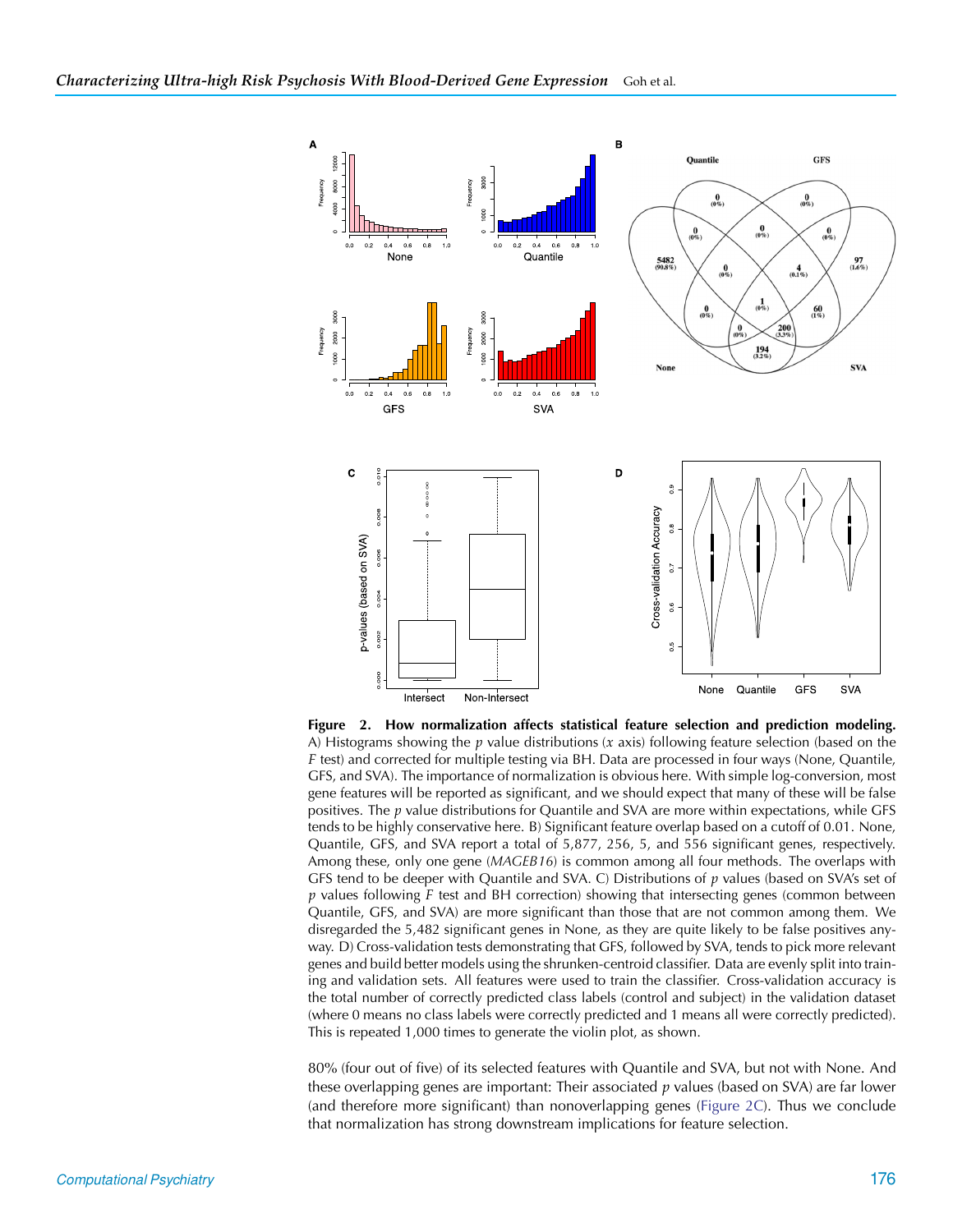We are concerned with which approach produces cleaner data. If noise were eradicated, then even without feature selection, the best approach would produce highly accurate models anyway. To do this, we turn to cross-validation without feature selection. Both GFS and SVA reduce heterogeneity, particularly for GFS where the median cross-validation accuracy is highest at 88% [\(Figure 2D\)](#page-8-0). This confirms that GFS and SVA remove unwanted confounding variation, unlike None and Quantile. Therefore we conclude that GFS is the best normalization technique and is more likely to provide a useful signature.

# *Gene Fuzzy Scoring Gene Signature Is Functionally Relevant and Beats Randomly Generated Signatures*

GFS selected five genes (*IGSF1*, *LOC653712*, *LRRTM2*, *MAGEB16*, and *PCSK1*;  $p \le 0.01$ ). The stringent cutoff is used for limiting the high number of selected features due to log-conversion. For phenotypic correlation, we may bolster sensitivity by relaxing the *p* value cutoff to 0.05 (additional genes are *CDH11*, *CXORF55*, *CYR61*, *NOVA2*, *NTRK2*, *PARVA*, and *RBMY1J*).

We use the term *signature* liberally: We do not mean it in the sense that it has valid diagnostic capabilities in the greater UHR population but rather use it to indicate a set of genes being evaluated for class relevance and predictive power, within the confines of our study design. Although small, the GFS signature can distinguish UHR subjects and controls (hierarchical clustering; Euclidean distance; Ward's linkage; [Figure 3A\)](#page-10-0); that is, we may replicate the strong PC-based interclass segregation [\(Figure 1A\)](#page-5-0) with only 12 genes.

To determine functional interrelationships, we supplied the GFS signature to GeneMANIA (Montojo et al., [2014;](#page-15-12) Vlasblom et al., [2015\)](#page-15-13) and searched for functional links based on coexpression, co-localization, and shared functional domains [\(Figure 3B\)](#page-10-0). We also recovered additional implicated genes (in gray) strongly associated with the signature. The induced gene network (including both signature and implicated genes) is strongly associated with neurological functions, including genes associated with behavior, signal release, and neuron projection.

GFS provides the highest cross-validation accuracies [\(Figure 2D\)](#page-8-0), suggesting that it removed a high amount of noise. Not all genes are useful though; we may simplify model building and explanation if we isolate only differential genes (via statistical feature selection) to form signatures. Unfortunately, this is not straightforward. Venet et al. [\(2011\)](#page-15-6) demonstrated that inferred signatures across breast cancer studies seldom generalize and do not outperform random signatures. In fact, the larger the gene signature is, the more likely it is that randomized gene sets will outperform it. Although the breast cancer signatures in themselves are predictive, they offer no more information than any random assortment of genes, meaning that they cannot be used to reveal mechanism or biological insight. This occurs because a large fraction of genes are autocorrelated with cancer but play no role in disease progression. It is unclear if this is also true for UHR.

We repeated cross-validation with feature selection using the *F* test/BH correction ( $p \leq$ 0.01). It is interesting that feature selection with GFS reduces classifier accuracy [\(Figure 3C\)](#page-10-0). This means that although the top five GFS genes have some predictive power, UHRs are quite heterogeneous. Moreover, despite the drop in classifier accuracy, GFS signatures do much better than random signatures [\(Figure 3C\)](#page-10-0).

Feature selection is important. Certainly the *F* test failed to preserve the original high accuracy given all features. However, we also removed much noise, such that randomly picked gene signatures do no better. In comparison, feature selection with Quantile, SVA, and None appears to preserve, or improve, classifier accuracy, but the random signatures accompanying these also do well (Goh et al., [2017,](#page-14-21) Supplementary Figure 1). Inferred signatures derived from these normalization methods are likely less meaningful.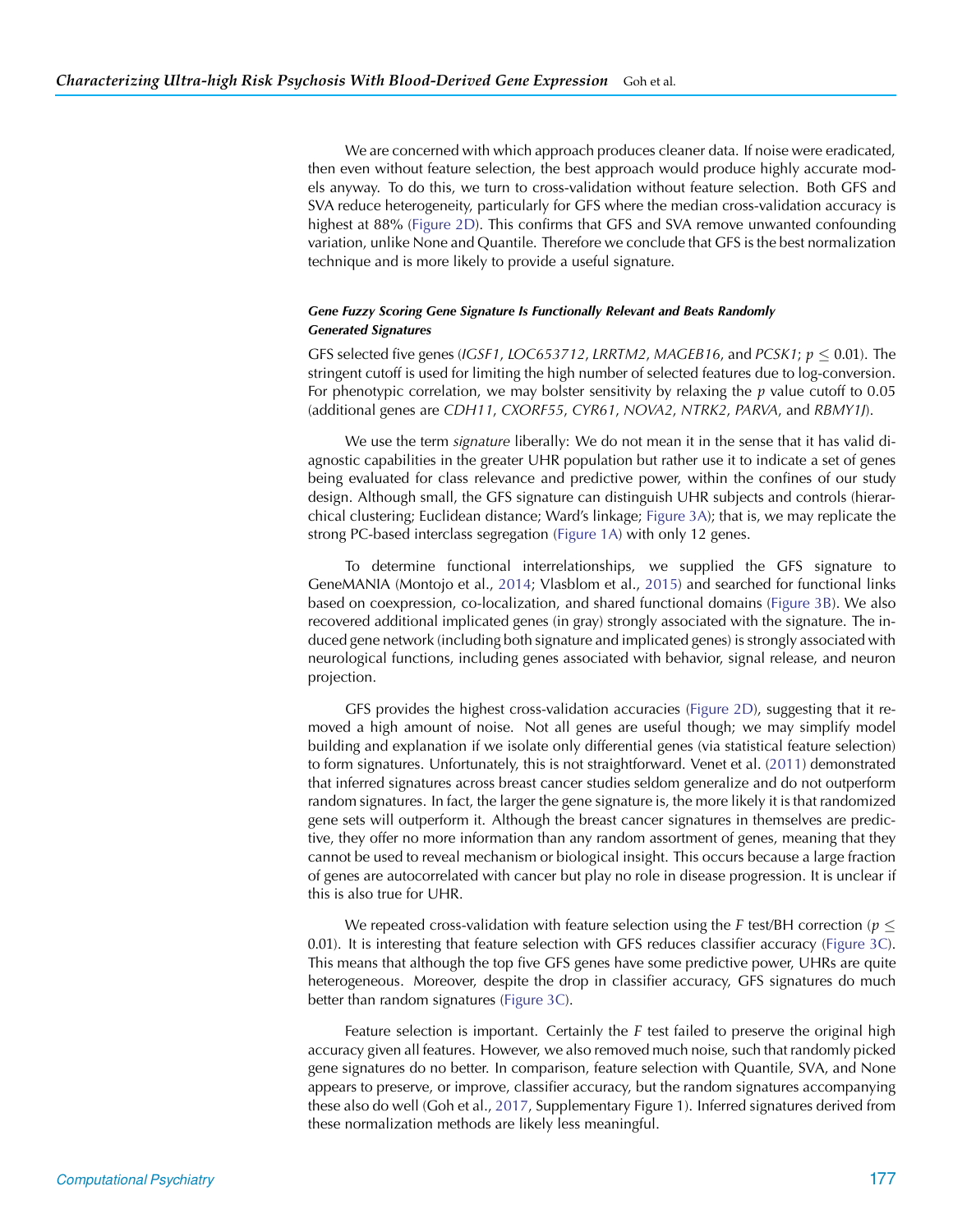

<span id="page-10-0"></span>**Figure 3. Gene fuzzy scoring–based gene signature is functionally relevant.** A) An unsupervised clustering method (hierarchical clustering; Euclidean distance and average linkage) on the set of GFS significant features (the ones in bold are the original five at a cutoff of 0.01, while the additional seven are included based on a cutoff of 0.05), yielding good separation between our sample classes. The cutoff was loosened to 0.05 to include more genes and boost sensitivity in functional analysis. B) Functional network (derived from GeneMANIA) among the significant GFS genes, pointing toward neurological functions and a high level of interconnectivity among other undetected genes. Despite its strong presence as a significant feature, *MAGEB16* does not appear to be functionally associated with the other genes. C) Half samples used for training following statistical feature selection (signature), the remaining half for validation. The cross-validation prediction accuracy is the proportion of correctly predicted validation class labels. In each round, a random signature equal to the size of the inferred signature is also generated, and its cross-validation performance is evaluated similarly. Although classifier accuracy fell for GFS (compare Figure 2D), it strongly outperforms random signatures, suggesting that signatures inferred from GFS are more likely meaningful or relevant. This is not so for other normalization methods (compare Goh et al., [2017](#page-14-21), Supplementary Figure 1).

It is worthwhile to evaluate feature-selection stability during cross-validation. Goh et al. [\(2017,](#page-14-21) Supplementary Figure 2A; compare Figure 2D) suggested that None/SVA/Quantilenormalized data still contain some noise and thus that feature selection helps a little, whereas the GFS-normalized data have less noise, so feature selection does not help as much. Moreover, the feature-selection stability across all normalization is poor, although GFS is still superior in this respect (Goh et al., [2017](#page-14-21), Supplementary Figure 2B). Moreover, the gene reproducibility index (see Goh et al., [2017](#page-14-21), Supplementary Methods) for GFS is the highest and approximately five times more reproducible than SVA (Goh et al., [2017](#page-14-21), Supplementary Figure 2B).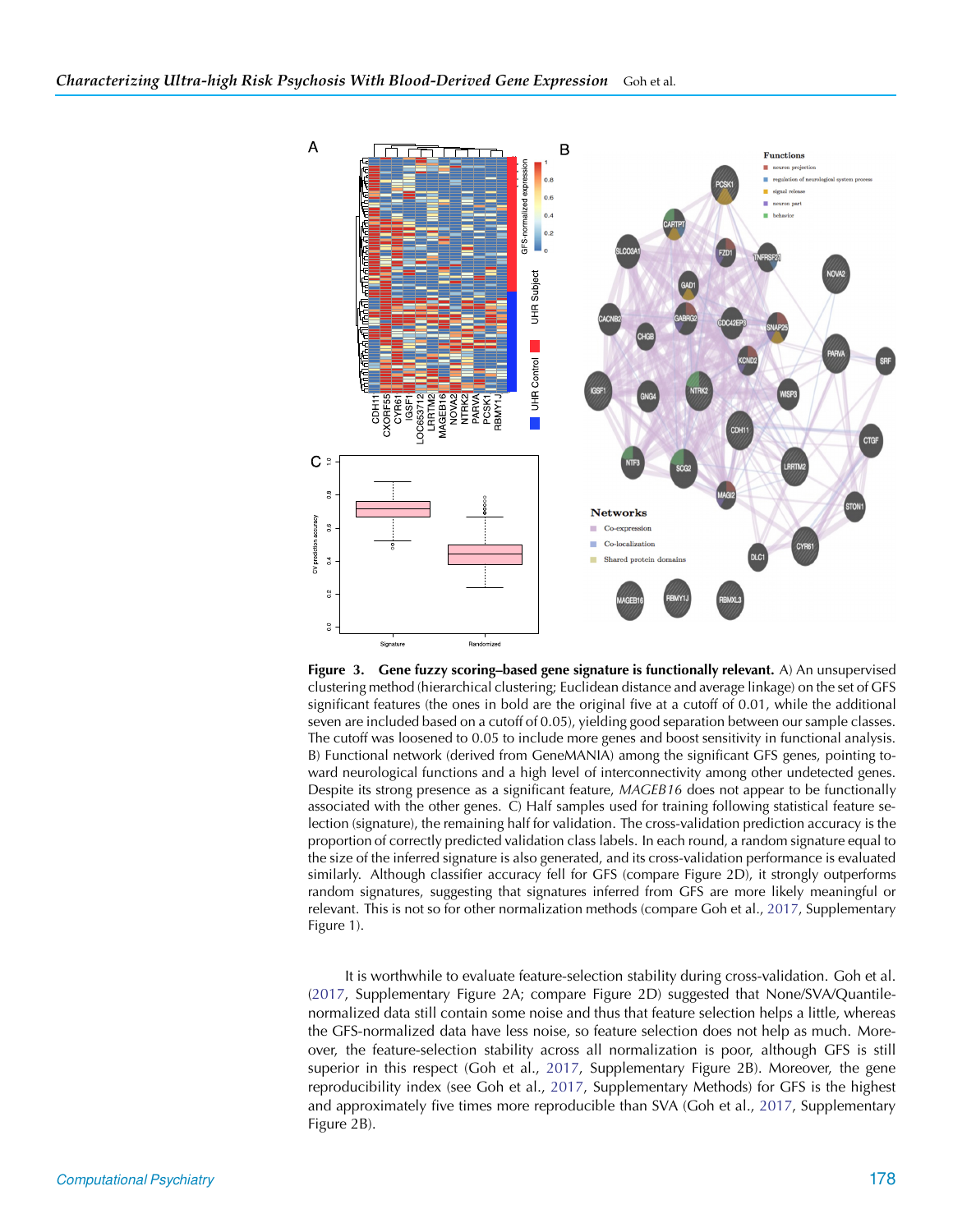# **DISCUSSION**

#### *Limitations of the Current Study and Follow-Up Investigations*

The present study demonstrates that UHR subjects possesses distinct blood-based signatures, but we do not claim generalizability. Ostensibly, the sample size is limited. However, given careful subject selection to facilitate cross-comparability and minimize background (Qin et al., [2014\)](#page-15-14), UHR subjects can be consistently distinguished from UHR controls, but normalization can present disparate views on the underlying biology.

Good normalization methods should minimize or eliminate technical bias and increase signal-to-noise ratio (i.e., amplify signal, reduce noise). We should not rely on feature-selection methods to work properly without proper data cleaning. As it turns out, most feature-selection methods are not resistant to technical bias or noise (Goh & Wong, [2016c\)](#page-14-17).

Commonly used normalization methods fall short, while newer approaches, designed for dealing with heterogeneity, are superior. The unsupervised approach of GFS is promising. In follow-up studies, we aim to determine if GFS signatures are generalizable in larger cohorts and across a wide variety of independent studies on the same phenotype.

This is the first study to investigate a genetic basis underlying UHRs. We are positive that specific blood-based gene expression signatures from UHR subjects can be elucidated, which can in turn facilitate accurate early detection and therapeutic intervention.

We are also aware that issues pertaining to blood–brain gene expression correlations are not addressed (Cai et al., [2010;](#page-13-2) Jasinska et al., [2009\)](#page-14-10). We avoid overinterpretation of mechanism but merely point out that the GFS blood signature is phenotypically coherent. In subsequent studies, we aim to relate blood- and brain-derived UHR gene signatures.

Although we focus mostly on the downstream effects of normalization in functional analysis, we also introduce some useful analytical techniques. PCA and normalization are discussed in subsequent sections. Here we comment on our cross-validation setup where we randomly sampled from UHR subject and control, performed a standard feature selection, trained a classifier, and obtained a cross-validation accuracy. This is standard procedure, but it does not tell us whether this accuracy is meaningful in that the selected features are phenotypically relevant in an exclusive sense (Goh & Wong, [2016b](#page-14-22)). This can be counterchecked by randomly sampling an equal number of features and checking if the derived cross-validation accuracies do better. An empirical *p* value for the cross-validation accuracy is the number of times a random signature does better than the observed. This is a powerful approach, because it deals specifically with the issue of random signature superiority (Venet et al., [2011\)](#page-15-6): If the signature is relevant, it must be exclusive, and it must perform better than any random assortment of genes. Intuitively, a signature passing this check is more likely to be generalizable.

Finally, when study designs are imbalanced, it is important never to derive statistics for each gene across samples, as this would lead to test-set bias during classifier building (Patil et al., [2015\)](#page-15-10). Test-set bias occurs when the classification of any subject or tissue in a dataset is dependent on the composition of the other subjects or tissues as the expression of each protein or gene is normalized with respect to the entire dataset (Patil et al., [2015](#page-15-10)). Any gene signatures derived based on any normalization strategy that has dependency across subjects or tissues of the test set will be irreproducible when the population changes composition or size. Thus readers should be careful when encountering any normalization method that adjusts across multiple subjects or tissues rather than information strictly within a subject or tissue itself (Goh & Wong, [2016a](#page-14-6)). The problem is easily avoided simply by not normalizing across samples but rather within samples, as we have done here. However, the unsolved problem is that we have less information regarding variance in UHR controls, and this can indeed undermine our analysis methods. But as mentioned earlier, we do not claim generalizability but work within the confines of this study.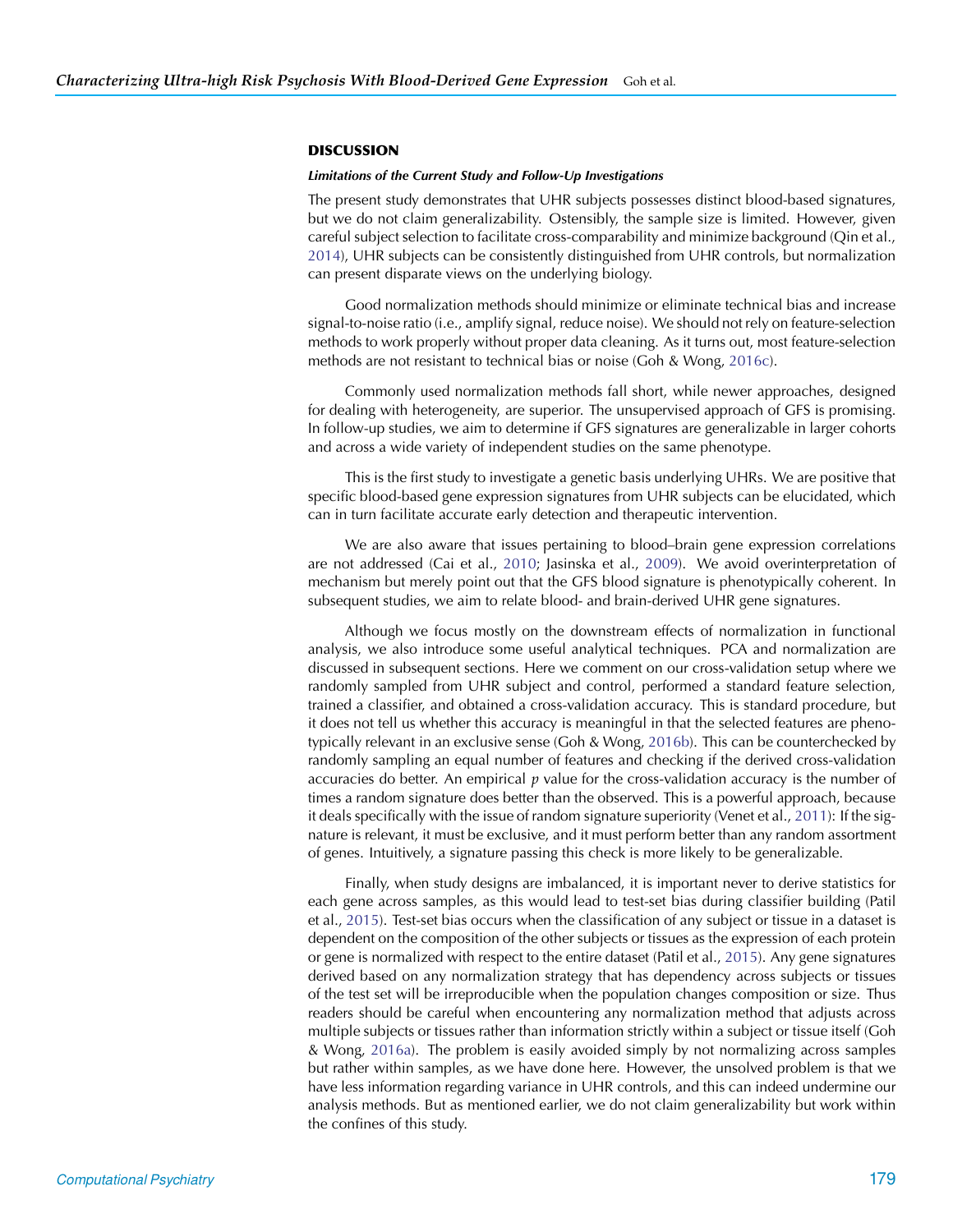#### *Normalization Is Vital and Contributes Toward Reproducible Signatures*

It is clear that log-conversion (None) alone is insufficient and may produce false effects. The oft-used quantile normalization (Quantile) provides considerable improvement but may not be good enough for practical applications. Finally, the highly sophisticated technical variability removal method, SVA, is powerful, but as a supervised method, it is susceptible to the veracity of the class labels: If wrong, for example, owing to misdiagnosis, then SVA can make mistakes. Finally, we introduce the unsupervised signal-boosting transformation GFS, which provides the highest data-cleaning utility [\(Figure 2D\)](#page-8-0).

Although GFS's performance suffers when combined with a feature-selection approach, it is the only method that can strongly outperform random signatures [\(Figure 3C;](#page-10-0) Goh et al., [2017,](#page-14-21) Supplementary Figure 1). This is vital, because when applied on random subsets of data, classifiers built with GFS are "meaningful." If classifiers built with random genes are accurate as well, this means that many genes in the dataset are noncausally correlated with the phenotype, such that any inferred signature has no real meaning anyway. Although the other approaches generally produce higher classifier accuracies following feature selection, only the GFS-derived classifiers outperform the randomly built classifiers. This provides greater confidence that the five-gene GFS signature inferred from the full dataset is not associated with the UHR phenotype simply by chance.

#### *PCA Can Be Used More Effectively*

PCA scatterplots are commonly used for determining the presence of batch effects and checking sample separation before and after feature selection. Typically, analysis is limited to PCs 1–3, with the assumption that most variance is contained therein (the remaining variance being uninteresting). This is not always the case where, following certain normalization approaches, the distribution of variance among PCs becomes more balanced [\(Figure 1B\)](#page-5-0). Although each subsequent PC contains a lower proportion of total variance, it is not negligible, and there is no valid reason to discard any of them. Conversely, a high proportion of variance in PC1 suggests high technical bias (Goh & Wong, [2016c](#page-14-17)). It is important to deal with bias, instead of blindly accepting the top three PCs.

We may use PCs for conducting correlation checks with known factors: If technical batches are known, we may determine which PC is associated with batch. If correlated with PC1, batch effect dominates, and skews feature selection. Similarly, examining PC correlations with other factors determines if they contribute strongly and meaningfully to the model. In particular, we expect gender and racial effects to be present. Indeed, these are correlated with top PCs, except in SVA. (This is expected, as we did not supply this to SVA, and gender/racial effects were thus suppressed.)

Detailed PC examination reveals the influence of various factors, but we need to figure out which genes are responsible. This is possible (but we did not deploy this technique explicitly here): Suppose PC1 is strongly associated with batch; we can go back to the PCA loading matrix and isolate genes that load strongly onto PC1, thus isolating the batch effect– susceptible genes (Goh & Wong, [2016c](#page-14-17)). If PC1 is strongly and uniquely associated with class, then we can extract the "class differential" genes from there. This provides useful information, in addition to statistical feature selection.

Certainly PCA is a very versatile technique, and it can be used more creatively, to powerful effect.

#### *UHR Phenotype Class Is Inferable via Blood-Based Signatures*

Although our sample size is moderate, we are able to consistently observe strong differences between UHRs and non-UHRs, even without feature selection. Examination of the gene signa-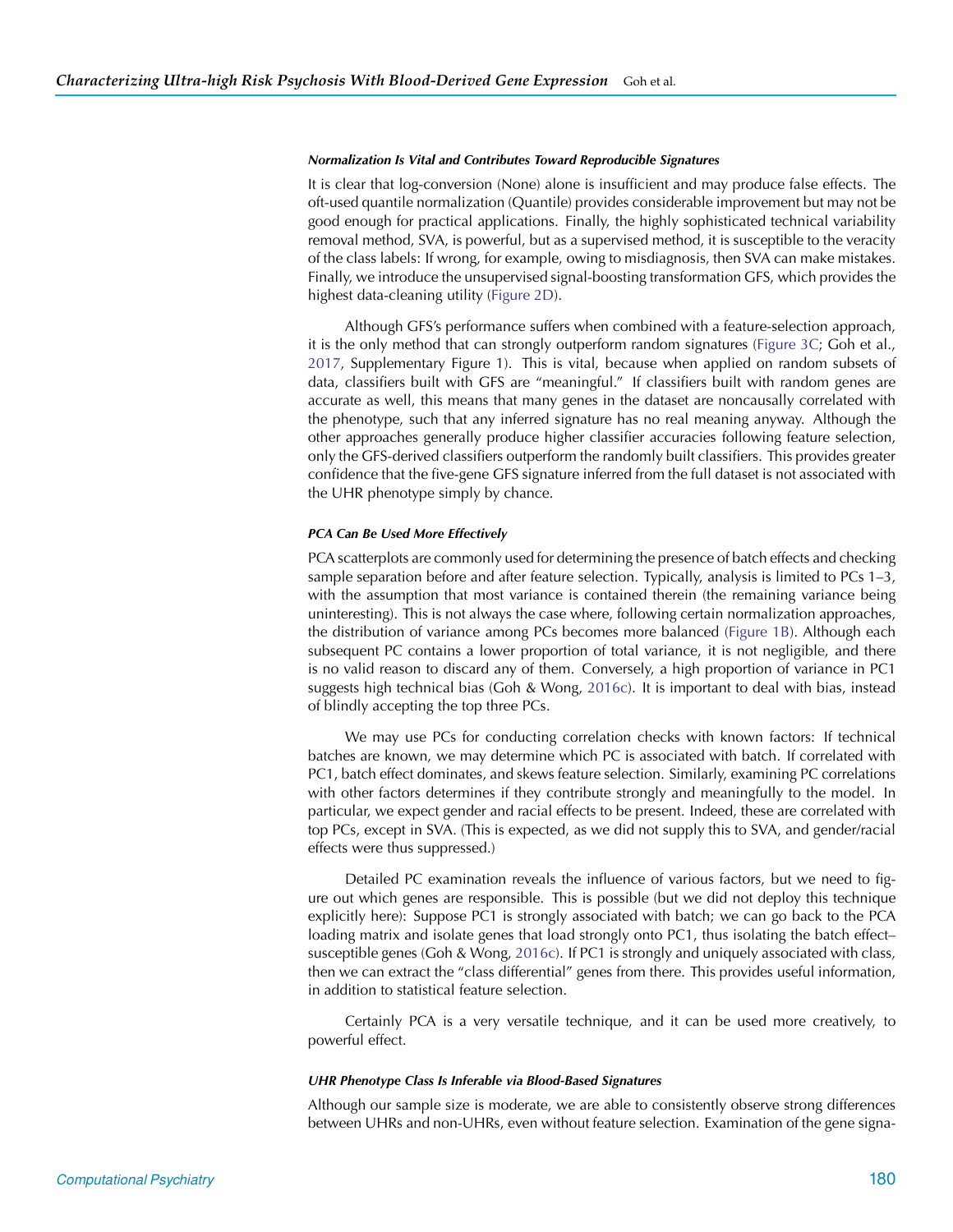ture derived from GFS suggests association with known psychosis genes. Many of these genes are implicated in psychosis and schizophrenia: *PCSK1* is reported to be dysregulated (Hokama et al., [2014\)](#page-14-23). *LRRTM2* is a maternally suppressed gene that is associated paternally with handedness and schizophrenia (Francks et al., [2007\)](#page-14-24). *NTRK2* together with *BDNF* is associated with paranoid schizophrenia (Lin et al., [2013\)](#page-14-25). *PARVA* is associated with cognitive control, the loss of which is a core trait in schizophrenia (Lewis, Curley, Glausier, & Volk, [2012](#page-14-26)). Although some genes (e.g., *MAGEB16*) are reported consistently, they are immune associated and do not seem consistent with the UHR phenotype. However, the immune system and schizophrenia have a long history of intricate association (Horvath & Mirnics, [2014;](#page-14-27) Jenkins, [2013](#page-14-28); Muller & Schwarz, [2010;](#page-15-15) Vetlugina, Lobacheva, Semke, Nikitina, & Bokhan, [2016](#page-15-16)). Although it is useful to be able to phenotypically relate gene signatures, doing so does not offer nonquantifiable evidence. Therefore additional means to demonstrate signature specificity and power are necessary.

Taken together, the results suggest that blood-based diagnosis is useful for characterizing UHRs.

# **CONCLUSION**

A distinct peripheral blood-based gene expression signature from UHR subjects is identifiable. Although feature-selection approaches are important, data normalization is equally vital, as procedures that deal with heterogeneity can give rise to more stable signatures (following feature selection) with high predictive power.

Given good normalization, and demonstrated independent reproducibility, blood-based gene signatures have the potential to help identify UHRs accurately and, it is hoped, improve clinical outcomes via early intervention.

# **AUTHOR CONTRIBUTIONS**

W. W. B. Goh and L. S. Wong designed and conducted the bioinformatics analyses. J. C. G. Sng performed the sample preparations. J. Y. Yee and Y. M. See collected patient samples. T. S. Lee and J. Lee profiled the patient cohort.

# **FUNDING INFORMATION**

<span id="page-13-3"></span>The Singapore Translational and Clinical Research in Psychosis (J.Y.Y., Y.M.S., T.S.L., J.L.) is supported by the National Research Foundation Singapore under the National Medical Research Council Translational and Clinical Research Flagship Program (grant NMRC/TCR/003/2008). L. W. is supported in part by a Kwan Im Thong Hood Cho Temple chair professorship.

# **REFERENCES**

- Belorkar, A., & Wong, L. (2016). GFS: Fuzzy preprocessing for effective gene expression analysis. *BMC Bioinformatics*, *23*(17, Suppl. 17), Article 540. [doi:10.1186/s12859-016-1327-8](https://dx.doi.org/10.1186/s12859-016-1327-8)
- Bowden, N. A., Weidenhofer, J., Scott, R. J., Schall, U., Todd, J., Michie, P. T., & Tooney, P. A. (2006). Preliminary investigation of gene expression profiles in peripheral blood lymphocytes in schizophrenia. *Schizophrenia Research*, *82*, 175–183. [doi:10.](https://dx.doi.org/10.1016/j.schres.2005.11.012) [1016/j.schres.2005.11.012](https://dx.doi.org/10.1016/j.schres.2005.11.012)
- Bray, N. J. (2008). Gene expression in the etiology of schizophrenia. *Schizophrenia Bulletin*, *34*, 412–418. [doi:10.1093/schbul/](https://dx.doi.org/10.1093/schbul/sbn013) [sbn013](https://dx.doi.org/10.1093/schbul/sbn013)
- Bresnahan, M., Begg, M. D., Brown, A., Schaefer, C., Sohler, N., Insel, B., . . . Susser, E. (2007). Race and risk of schizophrenia in a u.s. birth cohort: Another example of health disparity? *International Journal of Epidemiology*, *36*, 751–758. [doi:10.1093/ije/](https://dx.doi.org/10.1093/ije/dym041) [dym041](https://dx.doi.org/10.1093/ije/dym041)
- <span id="page-13-2"></span><span id="page-13-0"></span>Cai, C., Langfelder, P., Fuller, T. F., Oldham, M. C., Luo, R., van den Berg, L. H., . . . Horvath, S. (2010). Is human blood a good surrogate for brain tissue in transcriptional studies? *BMC Genomics*, *11*, Article 589. [doi:10.1186/1471-2164-11-589](https://dx.doi.org/10.1186/1471-2164-11-589)
- <span id="page-13-4"></span><span id="page-13-1"></span>Canuso, C. M., & Pandina, G. (2007). Gender and schizophrenia. *Psychopharmacology Bulletin*, *40*, 178–190.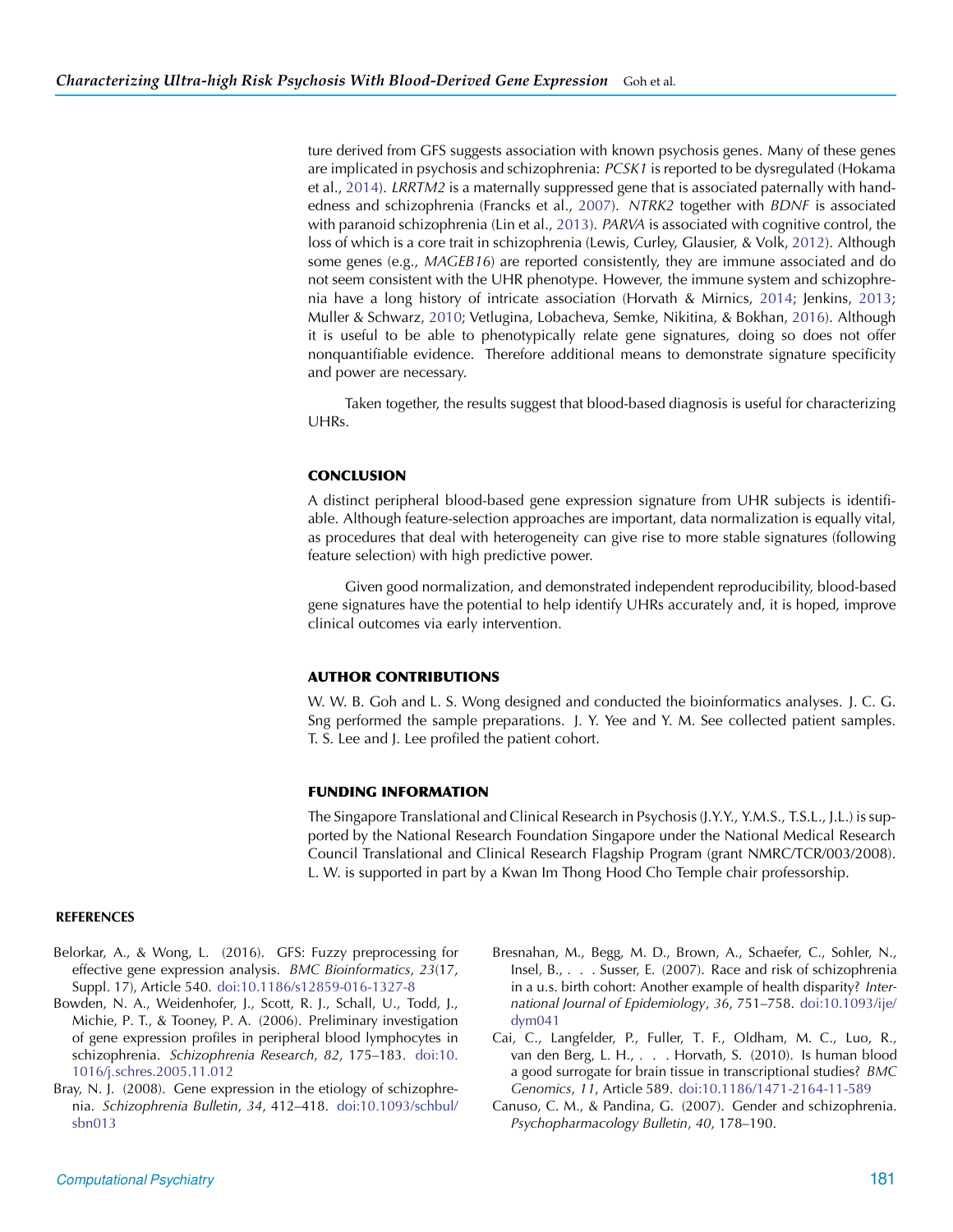- Christin, C., Hoefsloot, H. C., Smilde, A. K., Hoekman, B., Suits, F., Bischoff, R., & Horvatovich, P. (2013). A critical assessment of feature selection methods for biomarker discovery in clinical proteomics. *Molecular & Cellular Proteomics*, *12*, 263–276. [doi:10.](https://dx.doi.org/10.1074/mcp.M112.022566) [1074/mcp.M112.022566](https://dx.doi.org/10.1074/mcp.M112.022566)
- Dabney, A. R. (2005). Classification of microarrays to nearest centroids. *Bioinformatics*, *21*, 4148–4154. [doi:10.1093/](https://dx.doi.org/10.1093/bioinformatics/bti681) [bioinformatics/bti681](https://dx.doi.org/10.1093/bioinformatics/bti681)
- First, M. B., Spitzer, R. L., Gibbon, M., & Williams, J. B. W. (1996). *Structured Clinical Interview for DSM–IV Axis I Disorders (SCID)*. New York, NY: New York State Psychiatric Institute.
- Francks, C., Maegawa, S., Lauren, J., Abrahams, B. S., Velayos-Baeza, A., Medland, S. E., . . . Monaco, A. P. (2007). LRRTM1 on chromosome 2p12 is a maternally suppressed gene that is associated paternally with handedness and schizophrenia. *Molecular Psychiatry*, *12*, 1129–1139. [doi:10.1038/sj.mp.4002053](https://dx.doi.org/10.1038/sj.mp.4002053)
- Giuliani, A. (2017). The application of principal component analysis to drug discovery and biomedical data. *Drug Discovery Today*, *22*, 1069–1076. [doi:10.1016/j.drudis.2017.01.005](https://dx.doi.org/10.1016/j.drudis.2017.01.005)
- Goh, W. W. B., Sng, J. C.-G., Yee, J. Y., See, Y. M., Lee, T.-S., Wong, L., & Lee, J. (2017). Supplementary Figures for "Can peripheral blood-derived gene expressions characterize individuals at ultrahigh risk for psychosis?" *Computational Psychiatry*, *1*, 168–183. [https://doi.org/10.1162/cpsy\\_a\\_00007](https://dx.doi.org/10.1162/cpsy_a_00007)
- Goh, W. W., & Wong, L. (2016a). Design principles for clinical network-based proteomics. *Drug Discovery Today*, *21*, 1130– 1138. [doi:10.1016/j.drudis.2016.05.013](https://dx.doi.org/10.1016/j.drudis.2016.05.013)
- Goh, W. W. B., & Wong, L. (2016b). Evaluating feature-selection stability in next-generation proteomics. *Journal of Bioinformatics and Computational Biology*, *14*(5), Article 1650029. [doi:10.](https://dx.doi.org/10.1142/S0219720016500293) [1142/S0219720016500293](https://dx.doi.org/10.1142/S0219720016500293)
- Goh, W. W., & Wong, L. (2016c). Protein complex-based analysis is resistant to the obfuscating consequences of batch effects: A case study in clinical proteomics. *BMC Genomics*, *4*(18, Suppl. 2), Article 142. [doi:10.1186/s12864-017-3490-3](https://dx.doi.org/10.1186/s12864-017-3490-3)
- Goodman, S. N. (1992). A comment on replication, *p*-values and evidence. *Statistics in Medicine*, *11*, 875–879.
- Haroun, N., Dunn, L., Haroun, A., & Cadenhead, K. S. (2006). Risk and protection in prodromal schizophrenia: Ethical implications for clinical practice and future research. *Schizophrenia Bulletin*, *32*, 166–178. [doi:10.1093/schbul/sbj007](https://dx.doi.org/10.1093/schbul/sbj007)
- Hess, J. L., Tylee, D. S., Barve, R., de Jong, S., Ophoff, R. A., Kumarasinghe, N., . . . Glatt, S. J. (2016). Transcriptome-wide mega-analyses reveal joint dysregulation of immunologic genes and transcription regulators in brain and blood in schizophrenia. *Schizophrenia Research*, *176*, 114–124. [doi:10.1016/j.schres.](https://dx.doi.org/10.1016/j.schres.2016.07.006) [2016.07.006](https://dx.doi.org/10.1016/j.schres.2016.07.006)
- Hokama, M., Oka, S., Leon, J., Ninomiya, T., Honda, H., Sasaki, K., . . . Nakabeppu, Y. (2014). Altered expression of diabetesrelated genes in alzheimer's disease brains: The hisayama study. *Cerebral Cortex*, *24*, 2476–2488. [doi:10.1093/cercor/bht101](https://dx.doi.org/10.1093/cercor/bht101)
- Horvath, S., & Mirnics, K. (2014). Immune system disturbances in schizophrenia. *Biological Psychiatry*, *75*, 316–323. [doi:10.1016/](https://dx.doi.org/10.1016/j.biopsych.2013.06.010) [j.biopsych.2013.06.010](https://dx.doi.org/10.1016/j.biopsych.2013.06.010)
- Iwamoto, K., & Kato, T. (2006). Gene expression profiling in schizophrenia and related mental disorders. *Neuroscientist*, *12*, 349–361. [doi:10.1177/1073858406287536](https://dx.doi.org/10.1177/1073858406287536)
- <span id="page-14-19"></span>Jaffe, A. E., Hyde, T., Kleinman, J., Weinbergern, D. R., Chenoweth, J. G., McKay, R. D., . . . Colantuoni, C. (2015). Practical impacts of genomic data "cleaning" on biological discovery using surrogate variable analysis. *BMC Bioinformatics*, *16*, Article 372. [doi:](https://dx.doi.org/10.1186/s12859-015-0808-5) [10.1186/s12859-015-0808-5](https://dx.doi.org/10.1186/s12859-015-0808-5)
- <span id="page-14-16"></span><span id="page-14-10"></span>Jasinska, A. J., Service, S., Choi, O. W., DeYoung, J., Grujic, O., Kong, S. Y., . . . Freimer, N. B. (2009). Identification of brain transcriptional variation reproduced in peripheral blood: An approach for mapping brain expression traits. *Human Molecular Genetics*, *18*, 4415–4427. [doi:10.1093/hmg/ddp397](https://dx.doi.org/10.1093/hmg/ddp397)
- <span id="page-14-28"></span><span id="page-14-24"></span><span id="page-14-12"></span>Jenkins, T. A. (2013). Perinatal complications and schizophrenia: Involvement of the immune system. *Frontiers in Neuroscience*, *7*, 110. [doi:10.3389/fnins.2013.00110](https://dx.doi.org/10.3389/fnins.2013.00110)
- <span id="page-14-20"></span>Langley, S. R., & Mayr, M. (2015). Comparative analysis of statistical methods used for detecting differential expression in label-free mass spectrometry proteomics. *Journal of Proteomics*, *129*, 83– 92. [doi:10.1016/j.jprot.2015.07.012](https://dx.doi.org/10.1016/j.jprot.2015.07.012)
- <span id="page-14-21"></span><span id="page-14-15"></span><span id="page-14-7"></span>Lee, J., Goh, L. K., Chen, G., Verma, S., Tan, C. H., & Lee, T. S. (2012). Analysis of blood-based gene expression signature in first-episode psychosis. *Psychiatry Research*, *200*, 52–54. [doi:](https://dx.doi.org/10.1016/j.psychres.2012.03.021) [10.1016/j.psychres.2012.03.021](https://dx.doi.org/10.1016/j.psychres.2012.03.021)
- <span id="page-14-11"></span>Lee, J., Rekhi, G., Mitter, N., Bong, Y. L., Kraus, M. S., Lam, M., . . . Keefe, R. S. (2013). The Longitudinal Youth-at-Risk Study (LYRIKS): An Asian UHR perspective. *Schizophrenia Research*, *151*, 279–283. [doi:10.1016/j.schres.2013.09.025](https://dx.doi.org/10.1016/j.schres.2013.09.025)
- <span id="page-14-13"></span><span id="page-14-6"></span>Leek, J. T., & Storey, J. D. (2007). Capturing heterogeneity in gene expression studies by surrogate variable analysis. *PLOS Genetics*, *3*, 1724–1735. [doi:10.1371/journal.pgen.0030161](https://dx.doi.org/10.1371/journal.pgen.0030161)
- <span id="page-14-22"></span><span id="page-14-3"></span>Lencz, T., Smith, C. W., Auther, A. M., Correll, C. U., & Cornblatt, B. A. (2003). The assessment of "prodromal schizophrenia": Unresolved issues and future directions. *Schizophrenia Bulletin*, *29*, 717–728.
- <span id="page-14-26"></span><span id="page-14-17"></span>Lewis, D. A., Curley, A. A., Glausier, J. R., & Volk, D. W. (2012). Cortical parvalbumin interneurons and cognitive dysfunction in schizophrenia. *Trends in Neuroscience*, *35*, 57–67. [doi:10.1016/](https://dx.doi.org/10.1016/j.tins.2011.10.004) [j.tins.2011.10.004](https://dx.doi.org/10.1016/j.tins.2011.10.004)
- <span id="page-14-25"></span><span id="page-14-18"></span><span id="page-14-2"></span>Lin, Z., Su, Y., Zhang, C., Xing, M., Ding, W., Liao, L., . . . Cui, D. (2013). The interaction of BDNF and NTRK2 gene increases the susceptibility of paranoid schizophrenia. *PLOS One*, *8*(9), Article e74264. [doi:10.1371/journal.pone.0074264](https://dx.doi.org/10.1371/journal.pone.0074264)
- <span id="page-14-9"></span><span id="page-14-4"></span>Mason, O., Startup, M., Halpin, S., Schall, U., Conrad, A., & Carr, V. (2004). Risk factors for transition to first episode psychosis among individuals with "at-risk mental states." *Schizophrenia Research*, *71*, 227–237. [doi:10.1016/j.schres.2004.04.006](https://dx.doi.org/10.1016/j.schres.2004.04.006)
- <span id="page-14-5"></span>Maycox, P. R., Kelly, F., Taylor, A., Bates, S., Reid, J., Logendra, R., . . . de Belleroche, J. (2009). Analysis of gene expression in two large schizophrenia cohorts identifies multiple changes associated with nerve terminal function. *Molecular Psychiatry*, *14*, 1083–1094. [doi:10.1038/mp.2009.18](https://dx.doi.org/10.1038/mp.2009.18)
- <span id="page-14-23"></span><span id="page-14-1"></span>McGlashan, T. H., Miller, T. J., & Woods, S. W. (2001). *Structured Interview for Prodromal Syndromes* (Version 3.0). Unpublished manuscript, PRIME Research Clinic, Yale School of Medicine, New Haven, CT.
- <span id="page-14-27"></span><span id="page-14-14"></span><span id="page-14-8"></span><span id="page-14-0"></span>McGlashan, T. H., Zipursky, R. B., Perkins, D., Addington, J., Miller, T. J., Woods, S. W., . . . Breier, A. (2003). The PRIME North America randomized double-blind clinical trial of olanzapine versus placebo in patients at risk of being prodromally symptomatic for